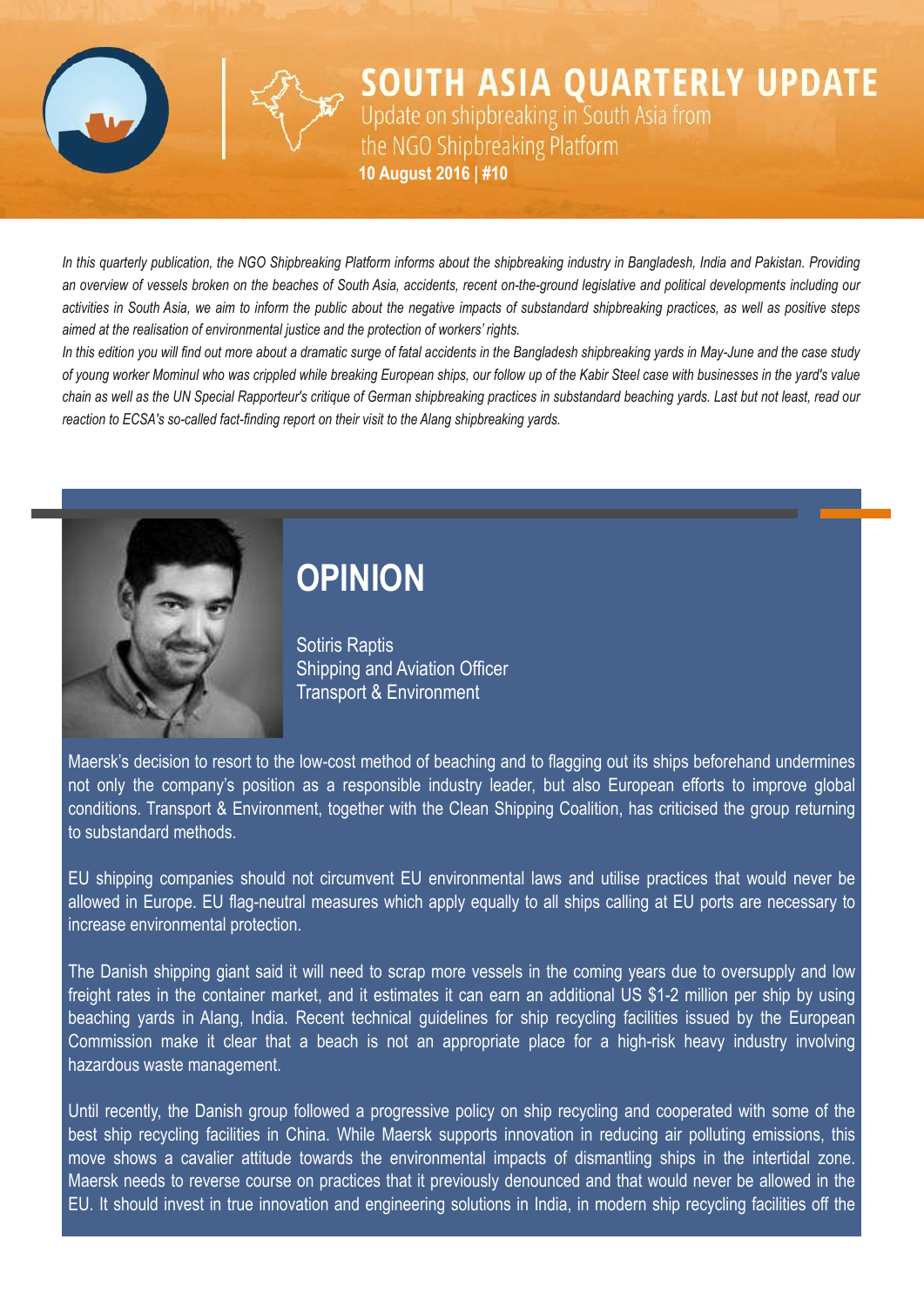

212 end-of-life ships were sold for breaking in the second quarter of 2016, according to the data collected and analysed by the NGO Shipbreaking Platform. Eighty-six per cent of end-of-life ships ended up on South Asian beaches, making this quarter the worst in the last years in terms of the small percentage of ships recycled in nonbeaching yards.

Out of 182 vessels that reached the shores of India, Pakistan and Bangladesh, 100 were bulk carriers, the most common type of end-of-life vessels currently. Bangladesh has been the favourite final destination between April and June 2016 despite the fact that the Bangladeshi yards work under the worst conditions. This is to show that the main driver for ship owners globally is only maximum profit while serious environmental and social concerned are largely ignored.

EU owners were the last beneficial owners of 61 ships sold to South Asia in the second quarter of 2016. As usual, Greek owners topped the list with 27 ships sold to South Asian breakers closely followed by German owners with 21 beached end-of-life vessels. Also Chinese, South Korean and Hong Kong owners rank high on the list – all selling several vessels to Bangladesh where conditions are known to be dire.

Monaco-based Zodiac Group and German ship owner Peter Döhle Schiffahrts-KG top the list of the worst dumpers this quarter with three beached end-of-life ships each. Peter Döhle, a Hamburg-based shipping company, has sold three bulker carriers and Zodiac one bulker and two container ships for demolition.

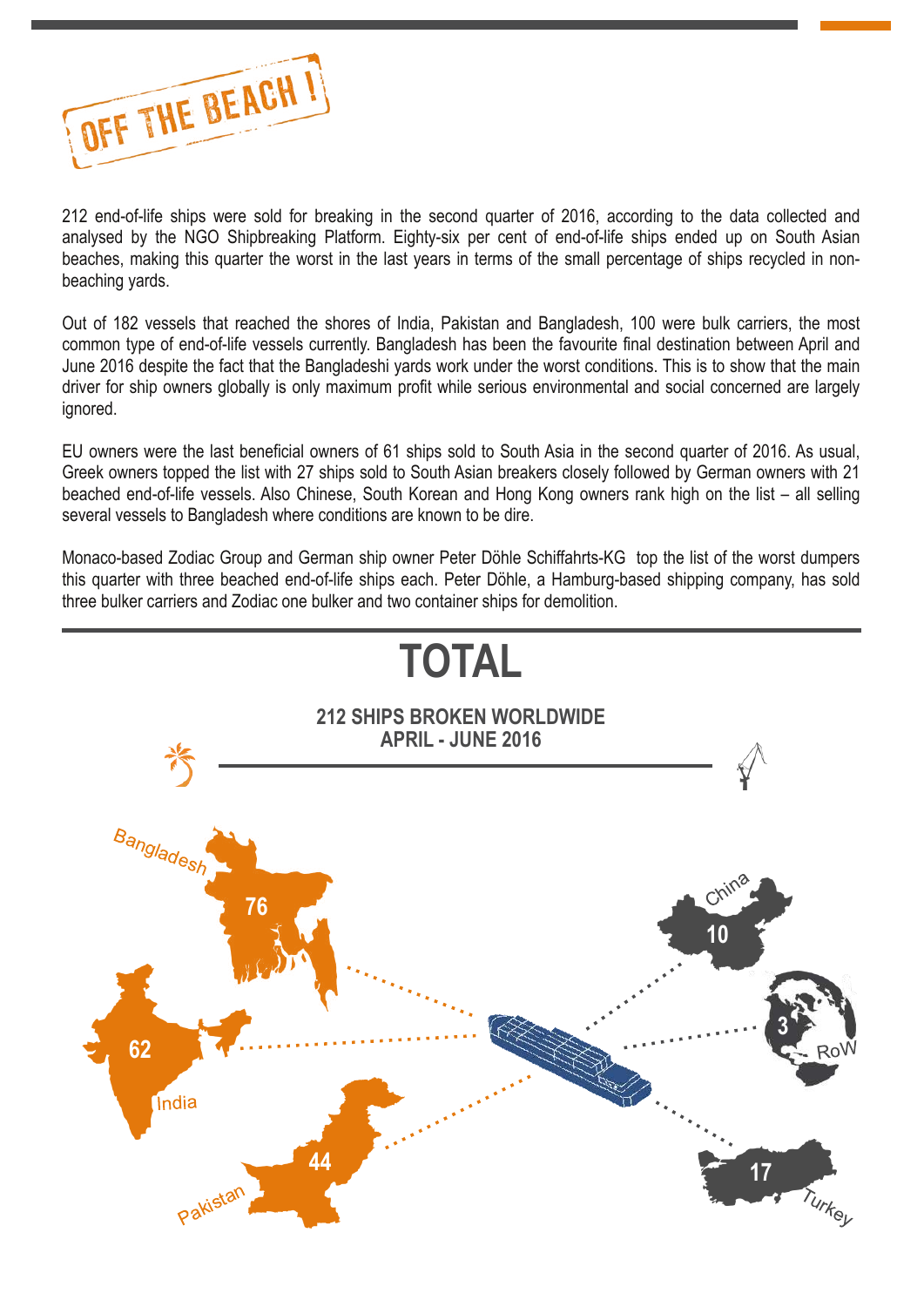# **ACCIDENTS**

### SURGE OF FATAL AND GRAVE ACCIDENTS

At least five more shipbreaking workers have been killed and another five severely injured in a series of fatal accidents in Bangladesh in one month only. On 23 May, 21-year old Rubel died at Seiko Steel shipbreaking vard when he fell from great height. He was working without safety equipment. Only six days later, on 29 May, five workers were struck by falling steel plates at the same yard, which is also referred to as Darussalam or Madina Enterprise. One worker died on the spot, another man succumbed to his injuries in hospital. Three workers were severely injured. The accident at Seiko Steel occurred while the workers dismantled the German-owned vessel RENATE N. (IMO 9006851). The demolition of the ship, whose last beneficial owner was the Hamburg-based Neu Seeschifffahrt, has cost the life of three workers, and severely injured three additional workers.

In a third accident on 5 June at Laskar Shipbreaking, 35 year old Babul was crushed by a falling steel plate. He was employed to manually cut down a ship owned by South Korean Kingsway Shipping Company Limited. On 19 June, two workers fell victim to a cylinder blast at Bhatiary Steel shipbreaking yard. One of the workers, Swapan, died in hospital three days later, while Mayching suffers from severe burn wounds in his face and upper body. He is struggling for his life. On 23 June, Samesh suffered severe injuries from a fall at Kabir Steel, a yard that was in the headlines in April after Kabir's private security personnel shot at workers and locals protesting a fatal accident.

The Bangladesh shipbreaking yards have been very busy in the last month with a large number of end-of-life vessels beached recently. Yard owners want to scrap ships as quickly as possible in order to buy the next one while there is a lot of obsolete tonnage lining up. Safety measures have become even more lax than usual, which has resulted in a high number of deaths and severe accidents.



### **MOMINUL: CRIPPLED WHEN BREAKING EUROPEAN SHIPS**

In March, 20 year old Mominul was severely injured at Seiko Steel, Darussalam and Madina enterprise, as the Platform has reported in the last [SAQU](http://www.shipbreakingplatform.org/shipbrea_wp2011/wp-content/uploads/2016/04/SOUTH-ASIA-QUARTERLY-UPDATE-9-final.pdf) #9. Mominul fell from great heights and suffered a severe injury of his spinal cord. He was treated at Chittagong Medical College; however, he had to wait for his operation. The young man is unable to stand or walk. According to our local contacts, the owner of the yard intends to pay for his surgery, but Mominul will remain disabled for the rest of his life. A basic operation in a badly equipped public hospital will not be able to reestablish his health. The Platform demands that the yard owner pays for his operation in a specialized hospital in Dhaka. Moreover, the employer needs to pay compensation that allows the young man to rebuilt his life once he has recovered from the accident.

The vessels broken at the yard at the time of the accident were the BERGE MATTERHORN and the RENATA N. The BERGE MATTERHORN (IMO 9113915) was owned my Norwegian ship owner Berge Bulk and was flying the flag of the Isle of Man. According to a local shipping agent, it had been sold to Bangladesh by cash buyer GMS. The RENATA N was handed over for demolition by German ship owner Neu Seeschiffahrt GmbH via cash buyer Wirana according to the same source. The two leading cash buyers – despite their "green" and "ethical" ship recycling programmes – sell end-of-life vessels to any yard, including the worst yards in Bangladesh. If cash buyers GMS and Wirana were serious about ensuring clean and safe ship recycling throughout their business activities, they would as a very least minimum blacklist the worst shipbreakers, such as Seiko with its high accident rate.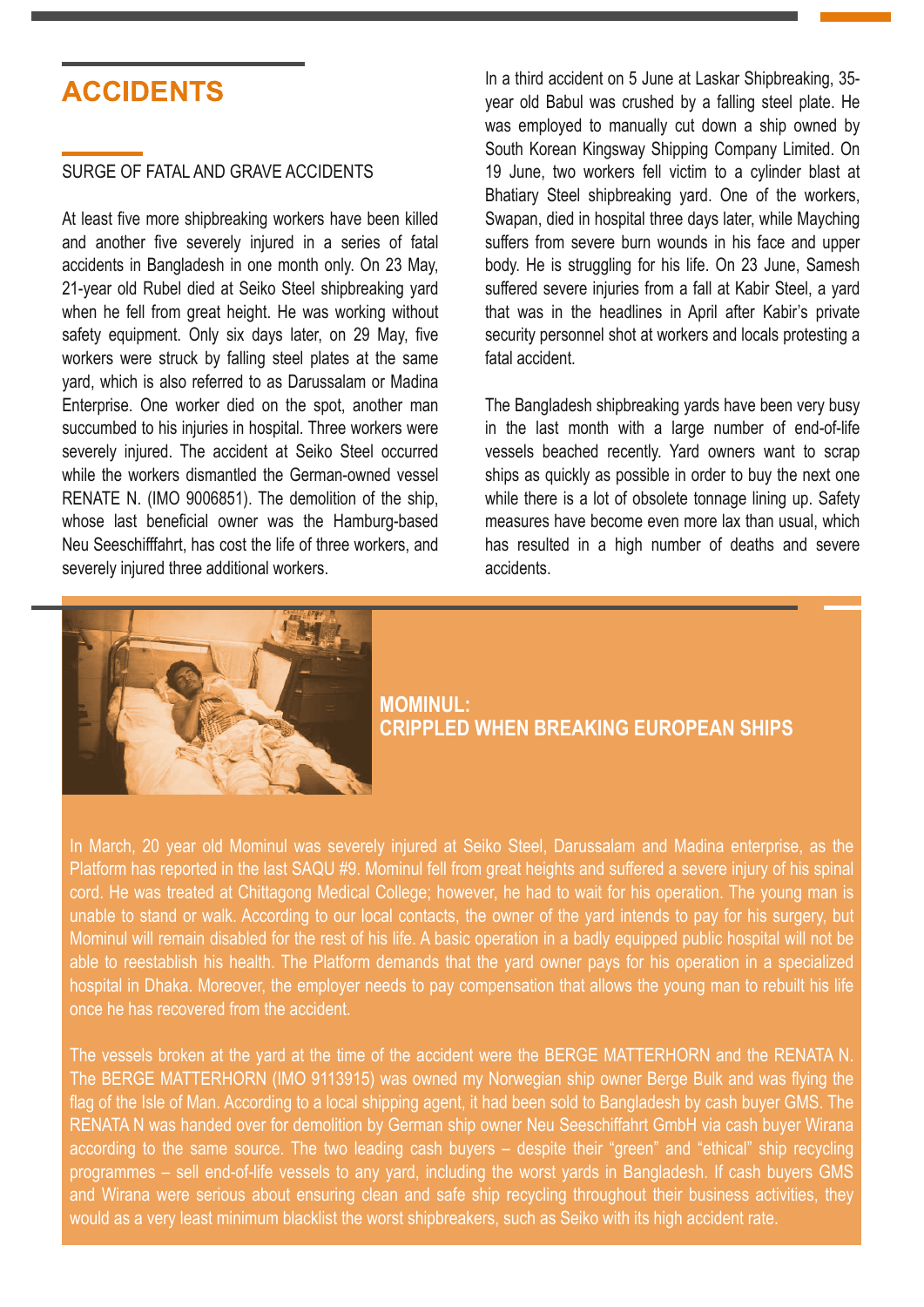### STANDARD CHARTERED, BELGIAN CMB AND GREEK KANELLAKIS INVOLVED

Standard Chartered Bank, Belgian ship owner CMB/ Bocimar as well as the Greek Kanellakis Group are linked to Kabir Steel, a Bangladeshi shipbreaking yard and rerolling mill with a particularly bad accident record where private security guards shot at locals protesting the death of worker Sumon on 28 March. The leading Flemish daily newspaper De Standaard wrote about CMB's substandard shipbreaking practices in a two page article published in May showing how the Antwerp-based shipping company uses cash buyers to rid itself of financial and legal risks. The Platform calls on the European companies to ensure that their value chain neither contributes to such negative human rights impacts nor to hazardous waste dumping and pollution in Bangladesh.

The London-headquartered Standard Chartered bank has, according to local informants, been issuing letters of credit and loans to Kabir Steel for the import of endof-life vessels. The Platform has sent a letter to Standard Chartered's management asking why the bank is working with a yard that clearly operates in breach of Standard Chartered's own ship recycling policy. According to this policy the bank will only work with yards that meet international workers' rights and environmental protection standards. However, none of the Bangladesh shipbreaking yards operate in line with international standards for the environmentally sound management of hazardous waste as there are no waste treatment facilities available. Occupational health and safety measures are absent or inadequate, causing a high number of accidents. Most workers do not receive a living wage and any protest against the conditions can easily lead to losing one's job.

In May, the Platform's staff met with Standard

Chartered at the bank's headquarters in London. The bank neither wanted to reveal which shipbreaking yards it has been supporting with letters of credit nor has it been able to say anything concrete about what the bank actually does to improve the conditions. Apparently, some Bangladesh yards haven been 'exited' by the bank as a consequence of their bad practices - the overall policy remains both weak and vague. Also when contacted by the UK organisation Business and Human Rights Resource Center, the bank gave a very elusive [answer.](https://www.business-humanrights.org/en/bangladesh-7-hurt-by-bullets-allegedly-fired-by-guards-of-kabir-steel-ltd-ship-owners-bank-linked#c138797) State-of-the-art human rights diligence is something very different from Standard Chartered's ship recycling policy.

The European shipping companies linked to the dangerous and dirty shipbreaking practices at Kabir Steel sold the end-of life vessels ALPHA FRIENDSHIP and the MINERAL WATER. The ALPHA FRIENDSHIP was sold to Kabir Steel for scrapping by Greek Kanellakis Group with the help of cash buyer Wirana. The ship owner is part of a group of shipping companies controlled by the influential Kanellakis and Angelicoussis family. The vessel arrived in Bangladesh this January while still registered under the Greek flag. The MINERAL WATER was sold to Kabir Steel by Belgian ship owner CMB N.V. S.A. and its whollyowned Belgian subsidiary Bocimar International with the help of cash buyer Western Overseas. The MINERAL WATER swapped its Belgian flag to that of Niue just weeks before hitting the beach in Chittagong mid-February. Niue, a Pacific island with around 2000 inhabitants, is on the European Union's blacklist of the world's 30 worst-offending tax havens and has recently come up as a new low-cost flag of convenience for end-of-life vessels. The Belgian owner CMB was fully aware that he sold the ship for scrap - the management freely talked about it to the shipping press - and did not care about the possible negative impacts of its practice.

# **DEVELOPMENTS**

UN SPECIAL RAPPORTEUR ON GERMAN SHIP **OWNERS** 

In May, UN Special Rapporteur Baskut Tuncak expressed his serious concerns related to the substandard shipbreaking practices of German ship owners, in particular fatalities and toxic chemical exposure of workers and the local population, in a written [submission](https://spdb.ohchr.org/hrdb/32nd/public_-_OL_DEU_25.02.16_(1.2016).pdf) to the German Government. The Special Rapporteur on the implications for human rights of the environmentally sound management and disposal of hazardous substances and wastes has raised shipbreaking as one example where German companies face challenges to prevent harm caused by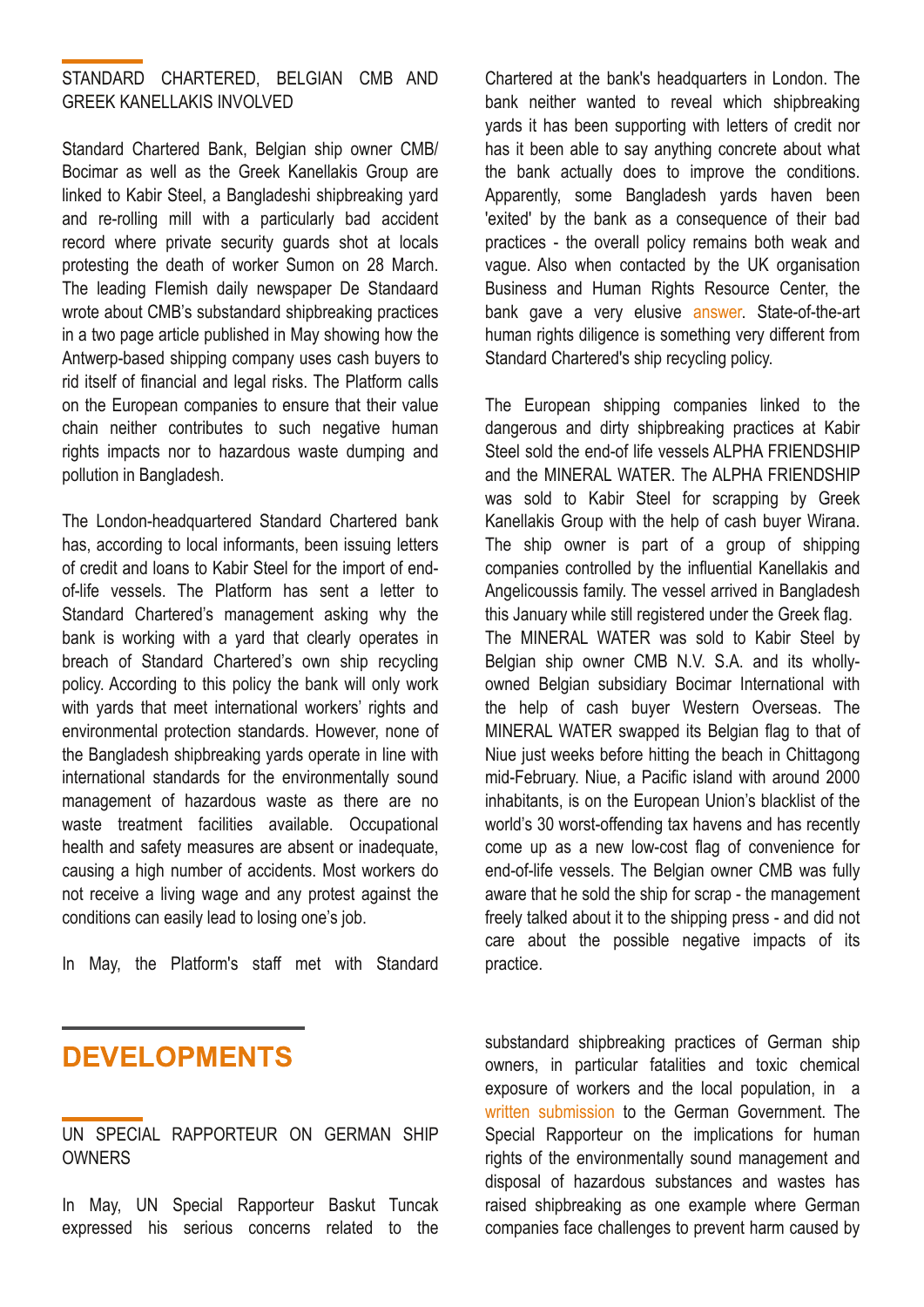toxic and hazardous substances. "German ship owners operate the world's third largest merchant fleet (in terms of number of vessels), and have been linked to fatalities and toxic chemical exposure of workers and local populations including children, who dismantle end-of-life ships in deadly conditions. In 2014, German ship owners sold a record high 95% of their end-of-life tonnage for substandard breaking on the beaches of South Asia," he writes.

The NGO Shipbreaking Platform calls on the German Government to raise the issue with the shipping community and to address their unacceptable practices. In 2015 alone, 23 large commercial vesselsfrom Germany ended up in substandard shipbreaking yards, making German ship owners the fifth biggest dumper globally.

### STRIKE IN PAKISTAN

Roughly 360 workers, of which 260 day workers and 100 watchmen, were fired on 16 May by the yard owners in Gadani, supposedly for cost-cutting reasons. A two-day strike followed this decision as the Shipbreaking Mazdoor Union protested that this denied

the workers of their livelihood. During the first day of protest, the road leading to the yard was blocked. On the second day, work on the yards stopped completely. Only once these measures were taken was the Pakistan Shipbreakers Association ready to negotiate and enter into mediation with the workers. All the workers were restored as a result of the agreement reached between the workers and the association. Rumors have it that yard managers are reluctant to hire local work force due to workers' movement against violation of labour rights.

### KERALA PROTESTS

The local population in the Azhikkal area in India have continued their year-long struggle against the Steel Industries Kerala Ltd (SILK) shipbreaking yard. The local residents are concerned over the health effects caused by the polluting ship breaking and ship building industry. The local communities tried to enforce a court order whereby SILK was to stop its breaking activities near the estuary or Valappatanam River. However, the protesters intensified their action given that the local police, by allowing the operations to continue, were themselves breaching the court order.

# **OUR INITIATIVES**

#### BILS AND TRADE UNIONS PROTEST ACCIDENTS

The series of fatal accidents in Bangladesh have sparked local resistance. On 10 June, the Shipbreaking Workers Trade Union Forum together

with the Bangladesh Institute for Labour Studies (BILS), a Platform member organisation, set up a human chain in Sitakunda, the shipbreaking area, to protest the recent deaths. BILS and the trade unionists met with the victims' families and visited the graves of workers recently killed in shipbreaking. The Shipbreaking Workers Trade Union Forum also handed over a letter to the president of the Bangladesh Shipbreakers Association (BSBA) demanding proper investigation and the payment of compensation owed to the families of dead workers and those workers who suffered from injuries.

#### PAKISTAN: BASEL WORKSHOP ON HAZARDOUS **WASTE**

On 13 June, a national policy workshop on "Hazardous Waste Assessment for the Environmentally-Sound Management of Waste from Ship recycling in Pakistan" was held in Bhurban. This workshop was organized with the support from the Basel, Stockholm and Rotterdam Conventions secretariats. Our member organisation, SDPI, and our board member, Dr. Muhammad Irfan Khan, were present along with UN officials from the Basel Secretariat and from the Pakistan Ministry of Science and Technology and Ministry of Climate Change. During this event, the Climate Change Ministry signed a Memorandum of Understanding with the Basel Secretariat for funding of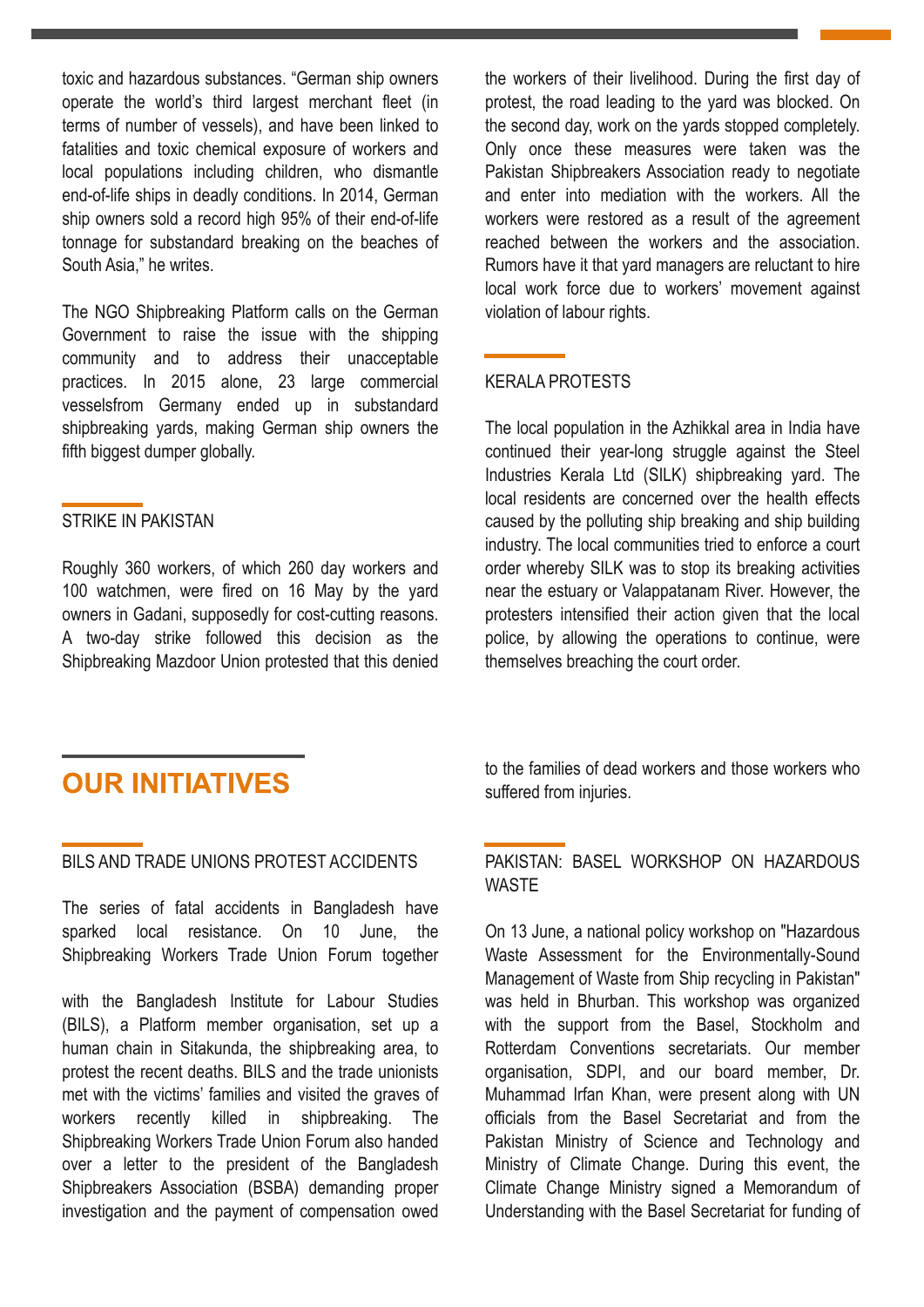development of infrastructure to be able to deal with the hazardous and non-hazardous materials coming from the ships. At present, there is no proper treatment, storage and disposal facility for hazardous materials in Pakistan. Wilst it is necessary to improve downstream watse management in Pakistan, the South Asian continent, where the vast majority of ships from around the world are dismantled, suffers from the current shipbreaking operations that take place on the beach. The Platform calls for methods that can be conducted in a far more environmentally-friendly manner, such as the quay-side, slipway or drydock method.

## CONCERNS RELATED TO NORAD/IMO PROJECT

In a letter to Jon Lomøy, Director General of the Norwegian Agency for Development Cooperation (NORAD), the Platform has expressed concerns related to the NORAD-funded project "Safe and Environmentally Sound Ship Recycling in Bangladesh". First, the Platform is concerned about the fact that the project does not closely involve civil society: civil society organisations are not included in the project despite the fact that NORAD has a clear policy to support civil society in the global South and to involve CSOs in development projects. We are concerned that

pressing issues such as labour rights violations, the high rate of fatal accidents, the suppression of the trade unions and the persistence of illegal child labour in the shipbreaking yards are side-lined by the project.

Moreover, the Platform demands that the project should promote best practice and not legitimise substandard practices including the beaching method. We have asked NORAD and the IMO to publicly state that the long-term objective of the project is the transition towards clean and safe methods in modern facilities off the beach.

Finally, the Platform is concerned by a case of conflict of interest. The IMO has hired a consultant to coordinate important parts of the project in Bangladesh who is at the same time working of the world's leading cash buyer responsible for the import of end-of-life vessels into Bangladesh, that is, a company directly benefiting from substandard practices the NORADfunded project seeks to address. The Platform has asked NORAD to ensure that no staff members with conflict of interest may work on the project.

### REACTIONS TO EUROPEAN SHIP OWNERS' VISIT TO ALANG

In April, the European Community of Shipowners' Association (ECSA) organised a visit to some of the Alang yards, most notably to see those yards which have received a Statement of Compliance with the Hong Kong Convention by the classification society Class NK. The delegation was made up of representatives from ECSA, the German and Norwegian shipowners' associations, the International Chamber of Shipping, government representatives from France, Belgium, Ireland and Germany, the EU Commission, and ship owners MSC and AP Moller Maersk. Regrettably, neither the NGO Shipbreaking Platform nor any other civil society organisation was invited to be part of the delegation.

As a direct reaction to the visit, local Indian NGOs voiced serious concerns regarding the beaching of end-of-life vessels in Alang as reported by the [Platform.](http://www.shipbreakingplatform.org/platform-news-indian-ngos-voice-concerns-as-ship-owners-promote-beaching/) Their concerns relate to the negative environmental impact of dismantling end-of-life vessels in the intertidal zone where large amounts of debris, including toxic paint chips, are released, accumulate in the environment and are washed out by the tide. Local environmental groups submitted letters to the European Commission highlighting pollution caused by the beaching method, the lack of transparent and adequate downstream management, as well as labour rights violations. The letters sent by Gujarati NGOs [Paryavaran](http://www.shipbreakingplatform.org/shipbrea_wp2011/wp-content/uploads/2016/05/Letter-for-European-Commission.pdf) Mitra and [Machimar](http://www.shipbreakingplatform.org/shipbrea_wp2011/wp-content/uploads/2016/05/Letter.pdf) Adhikar Sangarsh [Sangstha](http://www.shipbreakingplatform.org/shipbrea_wp2011/wp-content/uploads/2016/05/Letter.pdf) welcomed that the EU has taken "a strong stance against the continued acceptance of breaking ships directly on the beach", a practice which is banned in other parts of the world, as the local environmentalists argue.

At a later stage, ECSA has shared some of its finding with the Platform. Issues regarding downstream waste management, containment and mechanization in the primary cutting zone  $-$  which is still the inter-tidal beach – workers' health and rights are just some continuous problems which have not been addressed by the upgrading of these yards. The Platform has strongly criticized ECSA's report for painting a very rosy picture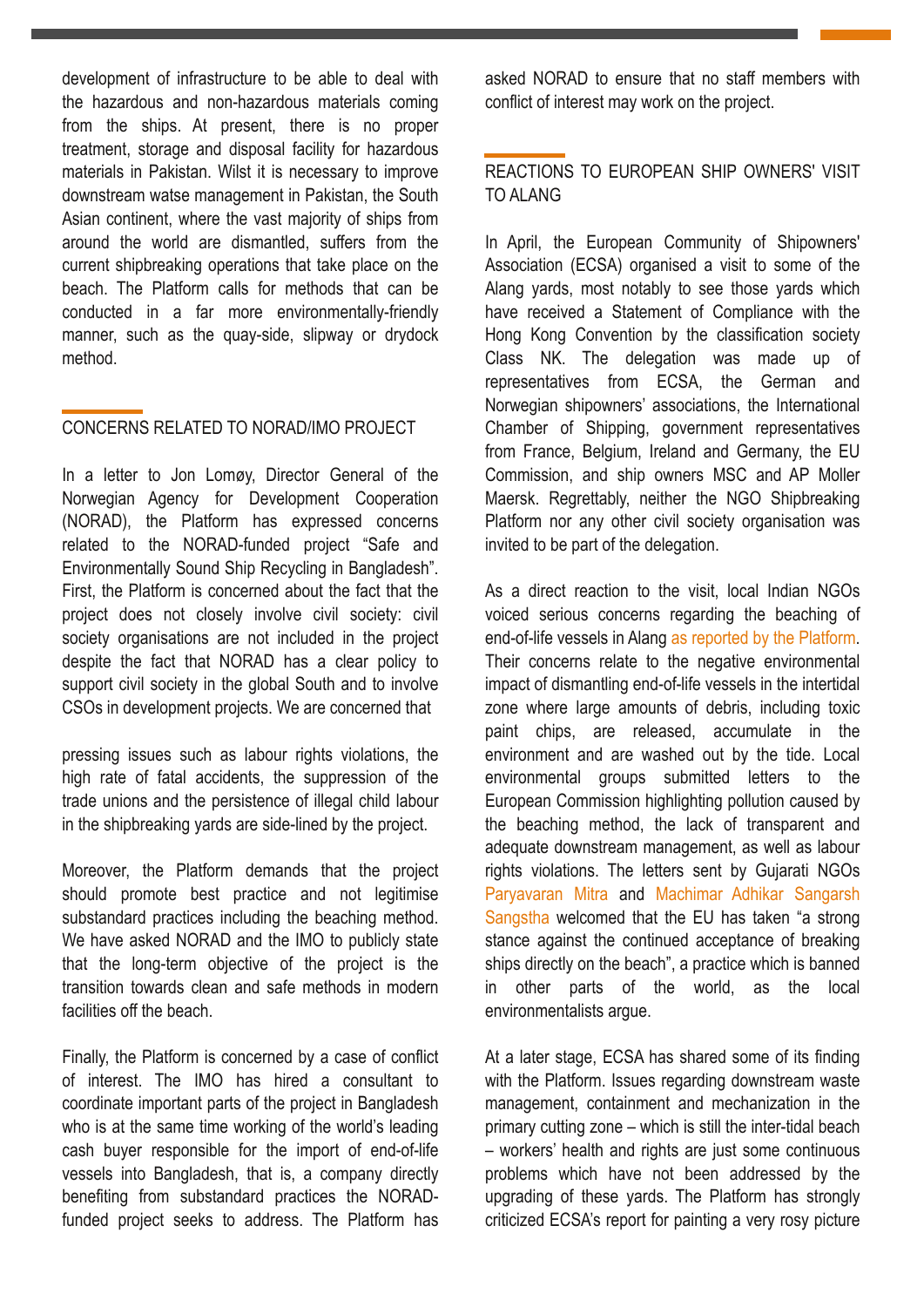of the conditions at Alang instead of coming forward with clear demands and recommendations of how the persisting concerns can be addressed. An overview of the Platform's most pressing concerns can be found [here](http://www.shipbreakingplatform.org/platform-news-ecsas-alang-report-turns-a-blind-eye-on-problems-of-beaching-method/).

This visit came at a crucial time for the EU, with three months before the first deadline for recycling facilities to apply to be on the EU list of approved facilities under the EU Ship Recycling Regulation. It is expected that some of these "upgraded" yards that have received a Statement of Compliance with the Hong Kong Convention will apply. However, it seems highly unlikely that these yards will be able to make it on the list given that they still conduct their operations on beaches which will never qualify as compliant with the EU regulation.

#### ADVOCACY MEETING IN BRUSSELS IN JUNE

Three representatives of Platform Bangladeshi member organisations YPSA, OSHE and BELA met with the rapporteur and co-rapporteur of an 'own

## **FURTHER READING**

#### DE STANDAARD - BELGIUM

On 6 May the Flemish daily newspaper De Standaard published an [article](http://www.standaard.be/cnt/dmf20160505_02275326) on how the Belgian owner, CMB, uses cash buyers to rid itself of financial and legal risks when selling ships for scrap. The article focuses on the sale of the ship MINERAL WATER, which ended up being broken in Kabir Steel Yards, Chittagong, infamous for its high accident rate.

#### ARMAN JA VIIMEINEN RISTIRETKI FINLAND

"Arman ja Viimeinen Ristiretki", a Finnish programme reporting on extreme living conditions around the world, broadcasted an episode on Chittagong on Finnish TV in September 2015. The episode is about the living and working conditions in the shipbreaking yards, including the presence of child labourers. initiative opinion' at the European Economic and Social Committee (EESC) in June. The opinion deals with possibilities for a financial incentive at the European level to hold ship owners financially accountable for sustainable ship recycling. The rapporteur, Martin Siecker, and co-rapporteur, Richard Adams, have been following and contributing to the discussions on ship recycling at the European level over several years. The Platform members were able to share their experiences and vision for the ship recycling industry in Bangladesh and sent a clear message that human lives and the environment should not be compromised for the sake of economic profits. The Platform continues to contribute to the EESC opinion which will be voted upon later this year.



Shahin, the Platform's local coordinator, features in the documentary.

#### **ERT - SPAIN**

On 22 April the Spanish state TV channel, ERT, featured an [episode](http://www.rtve.es/alacarta/videos/el-escarabajo-verde/escarabajo-verde-buques-mejor-postor/3581207/) on ship recycling on "El Escarabajo Verde", a programme which talks about environmental issues. The episode explains the shipbreaking business globally as well as illustrating how it works in Spain and the EU. The collection of research shows the broad spectrum of evidence of the negative environment and health impacts of the shipbreaking industry, in particular, the beaching yards.

#### **KLP - NORWAY**

KLP, Norway's largest pension fund, commissioned the International Law and Policy Institute (ILPI) to write a [report](http://ilpi.org/publications/shipbreaking-in-bangladesh-india-and-pakistan/) on the human rights and environmental risks related to the current practice of dismantling end-of-life